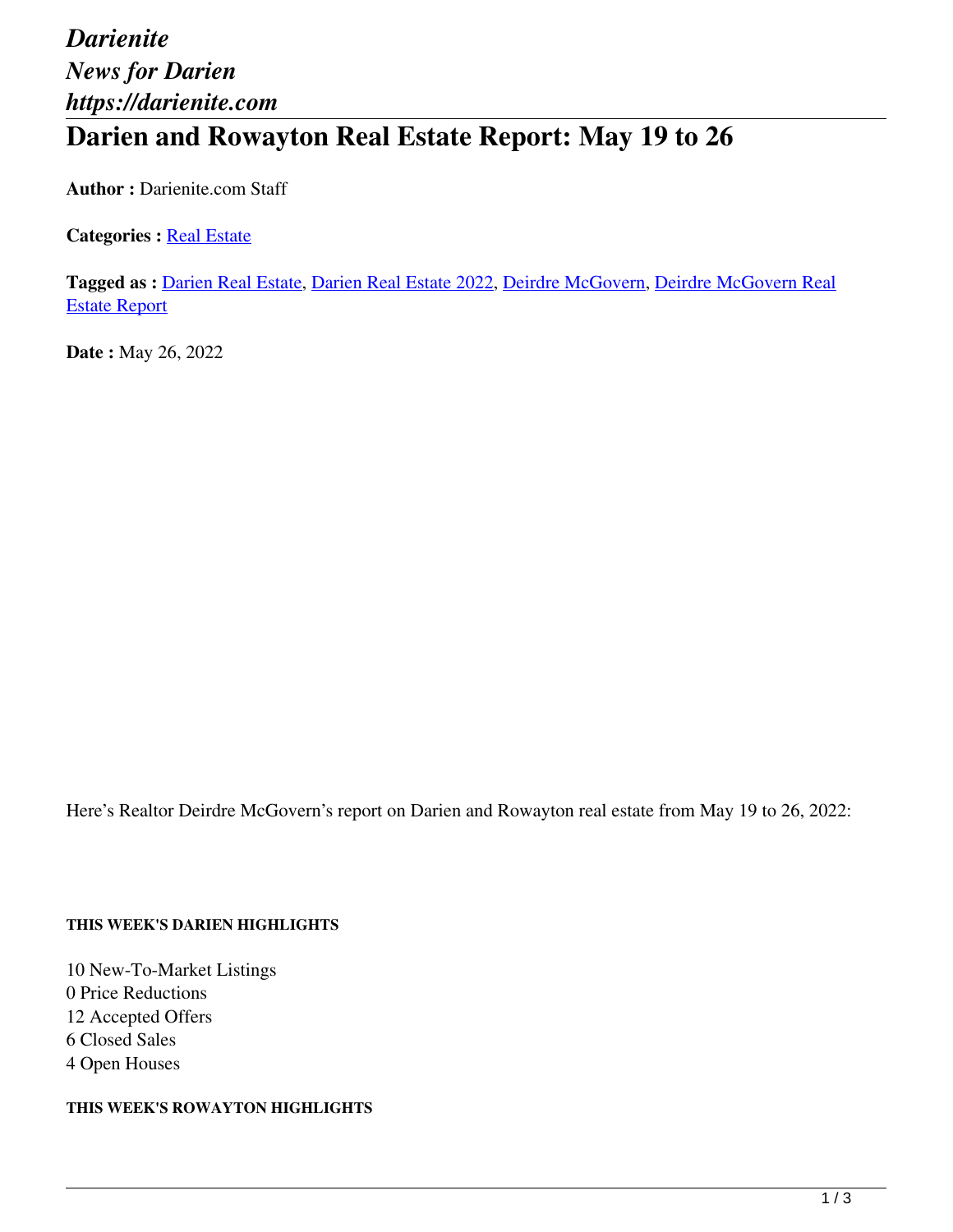# *Darienite News for Darien https://darienite.com*

4 New-To-Market Listings 2 Price Reductions 1 Accepted Offer 1 Closed Sale 5 Open Houses

### **New Listings**

8 Ridgeview Ave., Darien | \$899,000 54 Raymond St., Darien | \$949,000 3 Fairfield Ave., Darien | \$979,000 62 Raymond St., Darien | \$998,500 29 Country Club Road, Darien | \$1,350,000 40 Middlesex Road, Darien | \$1,795,000 39 Fitch Ave., Darien | \$1,950,000 541 Hoyt St., Darien | \$2,350,000 10 Saddle Ridge Road, Darien | \$2,995,000 84 Mansfield Ave., Darien | \$3,575,000 85 Roton Ave., Rowayton | \$1,695,000 40 Arnold Lane, Rowayton | \$1,799,000 9 Crockett St., Rowayton | \$2,495,000 5 Meridian Road, Rowayton | \$4,850,000

#### **Price Changes**

8 Roton Ave., Rowayton | \$899,000 / \$825,000 9 Nearwater Road, Rowayton | \$3,395,000 / \$3,000,000

### **Accepted Offers**

13 Littlebrook Road, Darien | \$925,000 25 Hillside Ave., Darien | \$999,000 27 Fitch Ave., Darien | \$1,150,000 49 Hilton St., Darien | \$1,295,000 12 Robin Hood Lane, Darien | \$1,295,000 213 West Ave., Darien | \$1,385,000 35 Miles Road, Darien | \$1,650,000 59 Sunswyck Road, Darien | \$1,700,000 42 Hamilton Lane, Darien | \$1,845,000 11 Arrowhead Way, Darien | \$2,590,000 20 Whaling Road, Darien | \$2,995,000